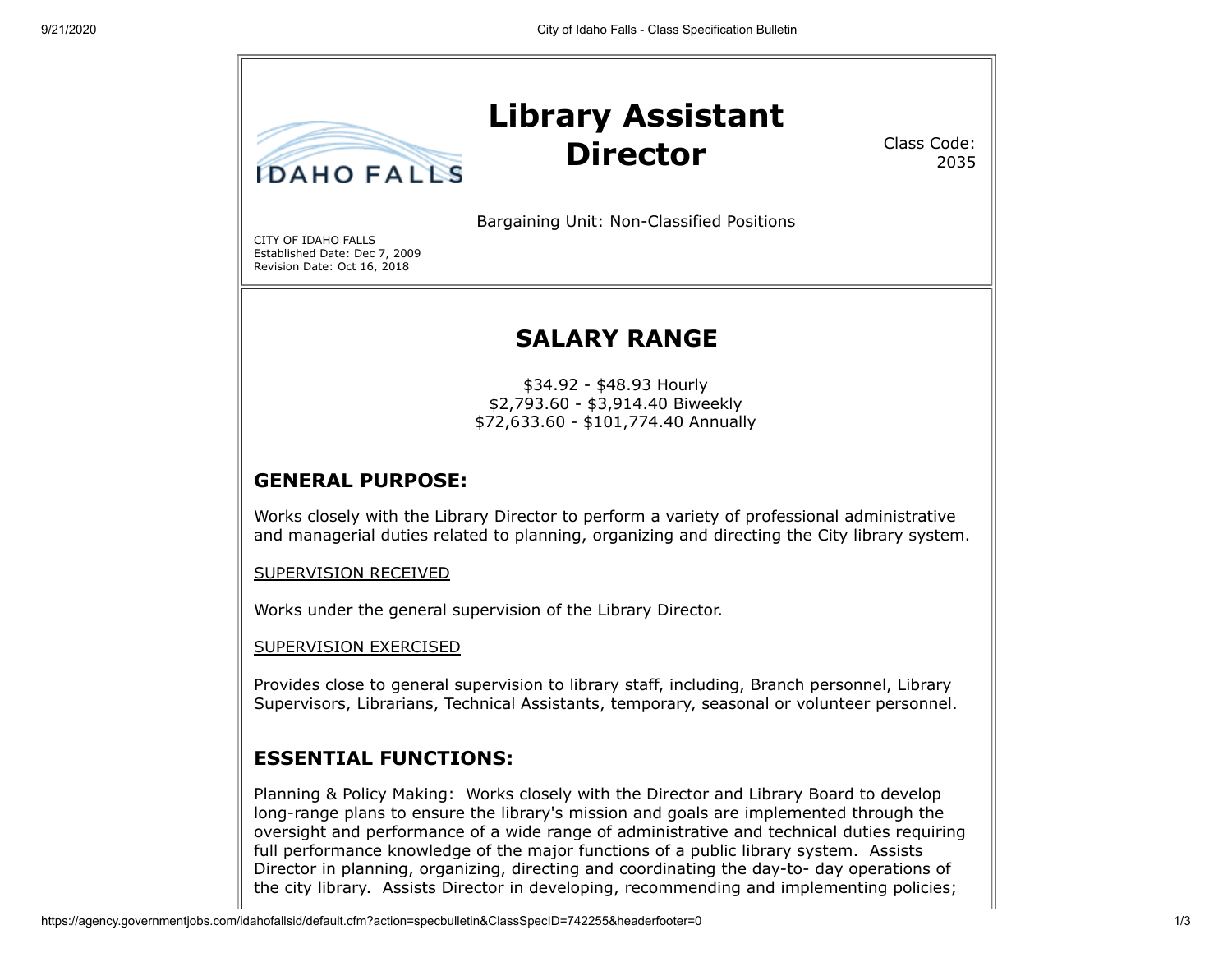9/21/2020 City of Idaho Falls - Class Specification Bulletin

analyzing efficiency and effectiveness of overall delivery of library services.

Library Services: Assists Director in overseeing operational issues as they arise; works closely with Director to plan, organize, control, integrate and evaluate the services provided by the city library; works closely with Director to develop, implement and monitor work plans to achieve library board goals and performance measures; may oversee, manage and/or direct the development, implementation and evaluation of library programs, plans, processes, systems and procedures to achieve goals, objectives and performance measures consistent with professional best practices.

Represents the Library by attending various public and Board Meetings.

Oversees and evaluates the selection and maintenance of library materials and ensures that materials meet the needs of the city.

Works closely with the Library Director to direct the development and implementation of a long-range technology plan for the library operations. Under direction from the Director may confer with technology-related staff, contractors and state personnel to ensure communication equipment and programs effectively support the library's mission and operations.

Oversees branch libraries including operational issues as they arise; plans, organizes, controls, integrates and evaluates the services provided by the branch libraries; develops, implements and monitors work plans to achieve library board goals and performance measures; oversees, manages and/or directs the development, implementation and evaluation of library programs, plans, processes, systems and procedures to achieve goals, objectives and performance measures consistent with best practices.

Performs related duties as required.

## **MINIMUM QUALIFICATIONS:**

#### **1. Education and Experience:**

A. Graduation from college with an American Library Association (ALA) accredited Master of Library Science (MLS) or Mater of Library and Information Science (MLIS) degree; AND B. Eight (8) years of experience performing above of related duties; OR C. Equivalent combination of education and experience.

#### **2. Required Knowledge, Skills and Abilities:**

Thorough knowledge of theories, principles and objectives of library service; management concepts and methods related to team building, empowerment and participatory leadership; information services and collection development; current trends and developments in library services; human resource management and principles of supervision; training and staff